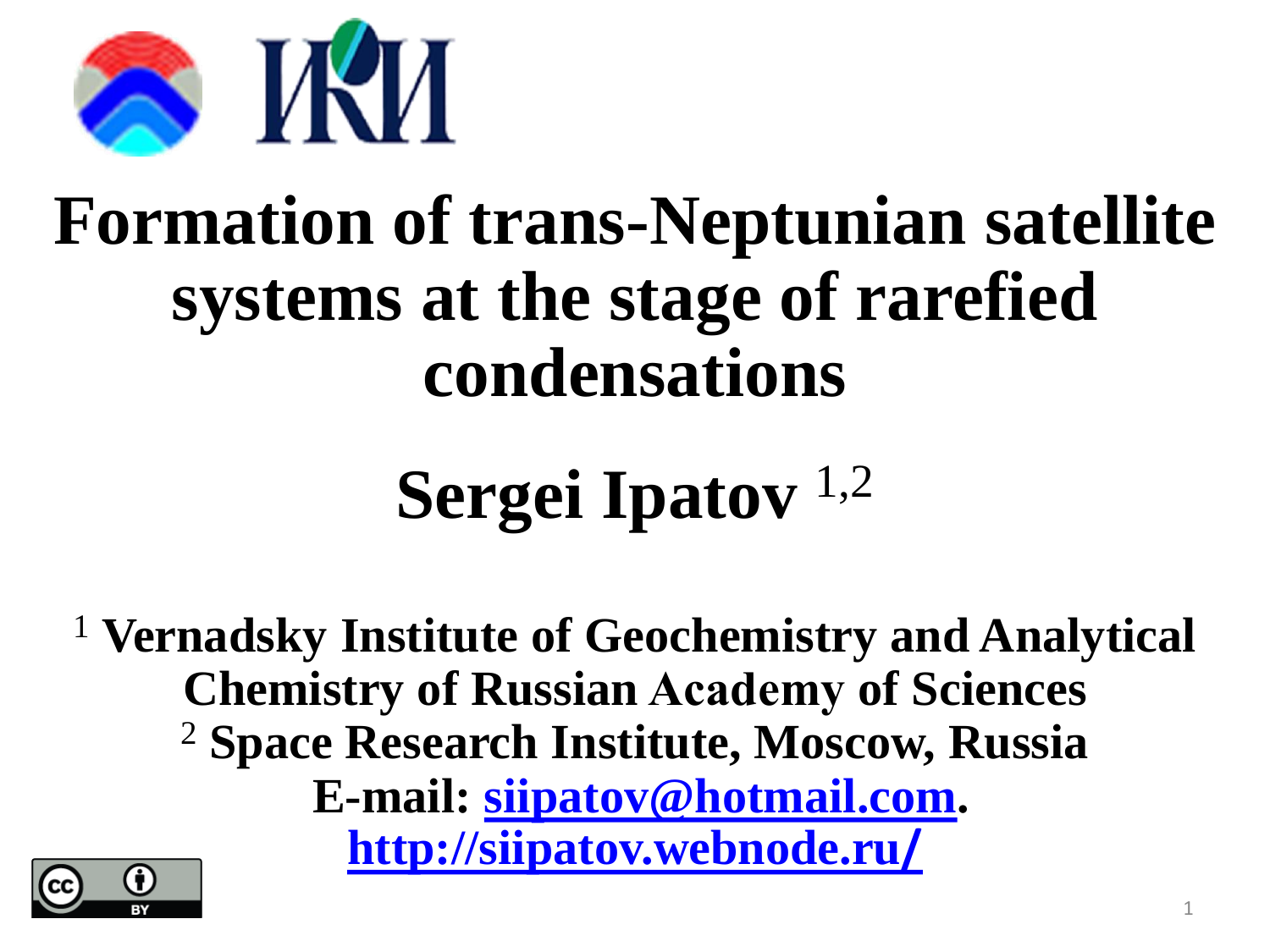## **Formation of small body binaries**

- **The binary fractions in the minor planet population are about 2 % for main-belt asteroids, 30 % for cold classical TNOs, and 10 % for all other TNOs (Noll 2006, 2008).**
- There are **several hypotheses of the formation of binaries for a model of solid objects**. For example, Goldreich et al. (2002) considered the capture of a secondary component inside Hill sphere due to dynamical friction from surrounding small bodies, or through the gravitational scattering of a third large body. Weidenschilling (2002) studied collision of two planetesimals within the sphere of influence of a third body. Funato et al. (2004) considered a model for which the low mass secondary component is ejected and replaced by the third body in a wide but eccentric orbit. Studies by Astakhov et al. (2005) were based on four-body simulations and included solar tidal effects. Gorkavyi (2008) proposed multi-impact model. Ćuk, M. (2007), Pravec et al. (2007) and Walsh et al. (2008) concluded that the main mechanism of formation of binaries with a small primary (such as near-Earth objects) could be rotational breakup of 'rubble piles'. More references can be found in the papers by Richardson and Walsh (2006), Petit et al. (2008), and Scheeres (2009).

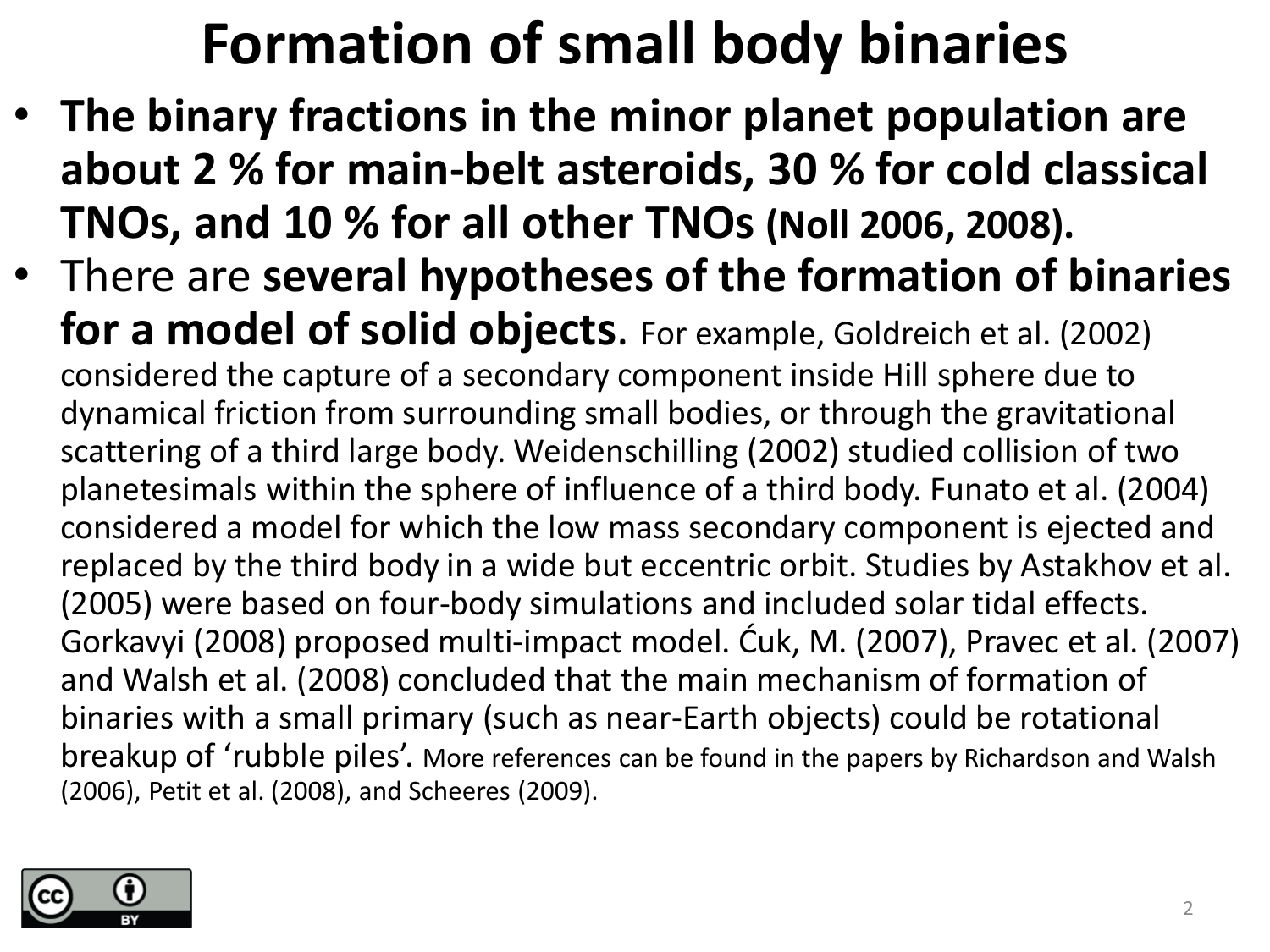## **Introduction**

**In recent years, new arguments in favor of the model of rarefied condensations (preplanetesimals, clumps) have been found** (e.g. Makalkin and Ziglina 2004, Johansen et al. 2007, 2011, Cuzzi et al. 2008, Lyra et al. 2008). These clumps could include meter sized boulders in contrast to dust condensations earlier considered (e.g., Johansen, A., et al., Science Advances, 2015, Vol. 1, N 3, id. 1500109). Sizes of preplanetesimals could be up to their Hill radii.

In particular, Lyra et al. (2008) showed that in the vortices launched by the Rossby wave instability in the borders of the dead zone, the solids quickly achieve critical densities and undergo gravitational collapse into protoplanetary embryos in the mass range  $0.1M_E$ - $0.6M_E$  (where  $M_E$  is the mass of the Earth).

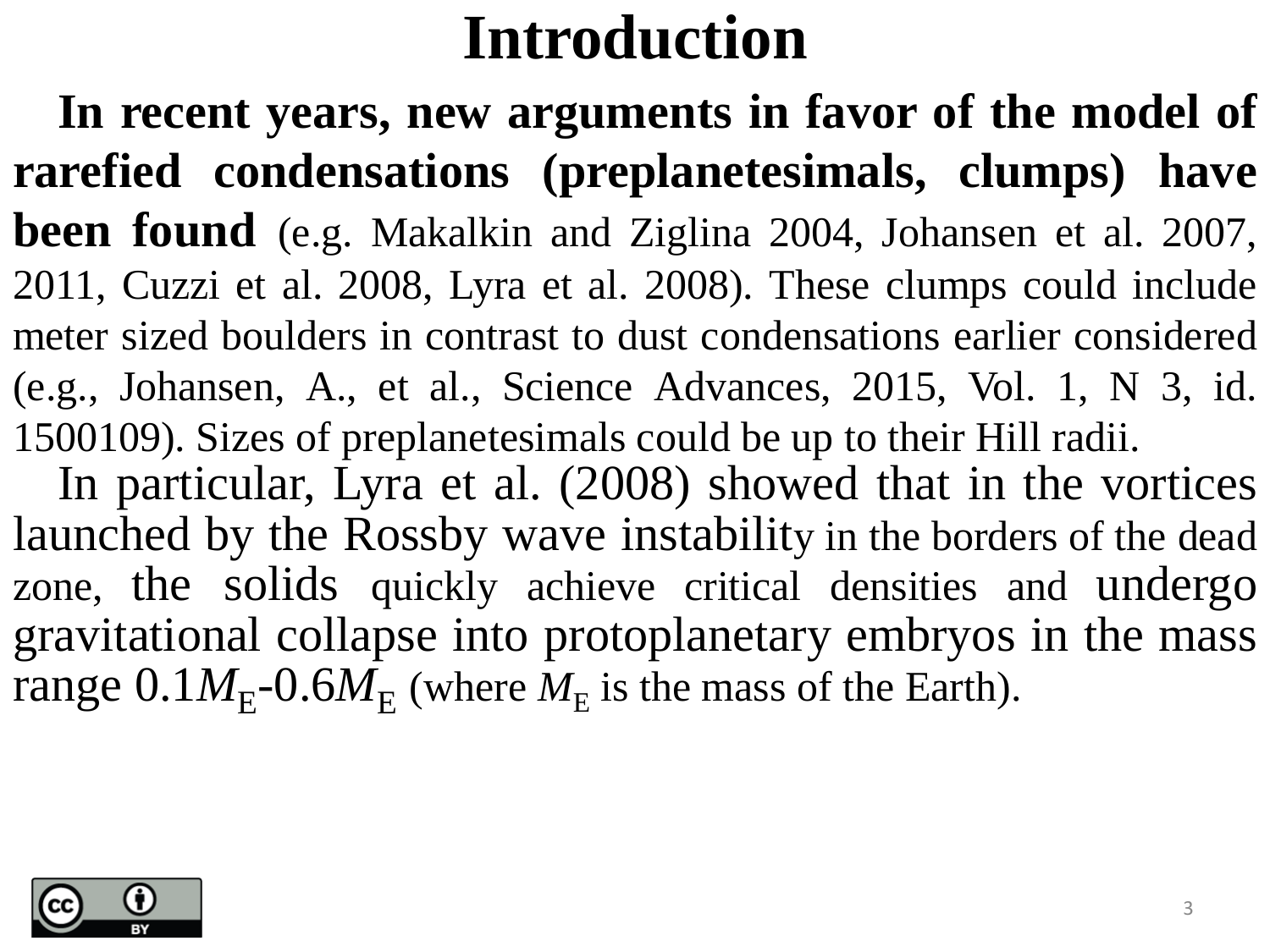## **Introduction. Planetesimals/TNOs**

**Ipatov** (MNRAS, 2010, 403, 405-414) and **Nesvorny et al**. (AJ, 2010, 140, 785-793) **supposed that trans-Neptunian binaries have been formed as a result of contraction of some rarefied condensations** (preplanetesimals). In my opinion, formation of some binaries, especially those with primaries with *d*<100 km, e.g., most of binaries in the asteroid belt and in the near-Earth population, can be explained by other models.

**The angular momenta acquired at collisions of condensations that were moving in circular heliocentric orbits could have the same values as the angular momenta of discovered trans-Neptunian and asteroid binaries with masses equal to the sum of masses of two collided condensations** (Ipatov 2010).

Some trans-Neptunian binaries have negative rotation, but condensations initially formed in a protoplanet disk had only positive rotation. Ipatov (2010a-b) concluded that TNO satellite systems formed from those rarefied condensations that got the necessary angular momentum as a result of a collision of two condensations. My estimates of the angular momentum obtained at a collision is in accordance with that needed for formation of a satellite system.

**Nesvorny et al. (AJ, 2010, 140, 785-793) calculated contraction of rarefied condensations in the trans-Neptunian region and found the angular velocities of condensations at which the contraction ends in** 4**formation of binaries (or triples).**  $\frac{1}{x}$  (cc)  $\frac{1}{x}$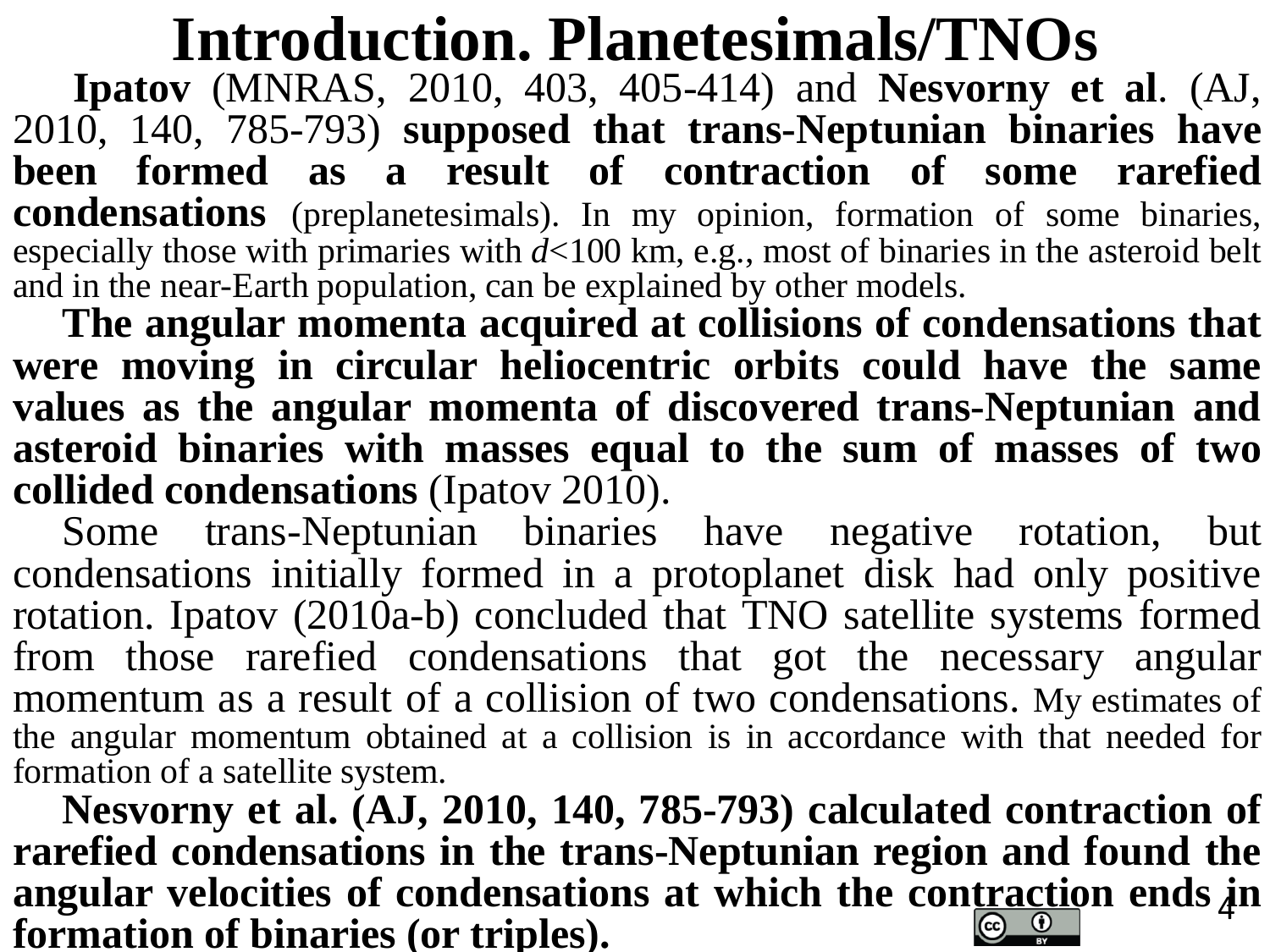#### **Angular momenta needed for formation of binaries**

Ipatov (2014, Proc. IAU Symp. No. 293, 285-288) showed that **the angular momenta used by Nesvorny et al. (2010,** Astron. J. 140, 785-793**) as initial data in their calculations of contraction of condensations leading to formation of satellite systems could be obtained at collisions of two condensations that were moving before collisions in circular heliocentric orbits.** My estimates showed that the typical angular momentum obtained at a collision of two identical uniform condensations can be greater by an order of magnitude than the sum of initial angular momenta of the collided condensations. **Initial angular momenta of condensations (Safronov, 1972) were not enough for formation of binaries** (Ipatov S.I. Solar System Research, 2017, 51. N 4, 321-343).

**However, if** *radii* **of two uniform condensations** *decreased before their collision* **from their initial radii by a factor of more than 3, then the angular momentum due to a typical collision is smaller than that due to initial rotation of condensations. For condensations more dense to their centers this factor is greater.**

**At the** *ratio of radii of collided* **uniform** *condensations* **of different masses greater than 3, the role of initial rotation in the angular momentum of the formed condensation is greater than that of the collision.**

For the considered model at which the parental condensation that formed at a collision contracted to form a solid binary system, more chances to form a binary were for greater distances from the Sun.  $\frac{1}{\alpha}$  $\left(\mathrm{cc}\right)$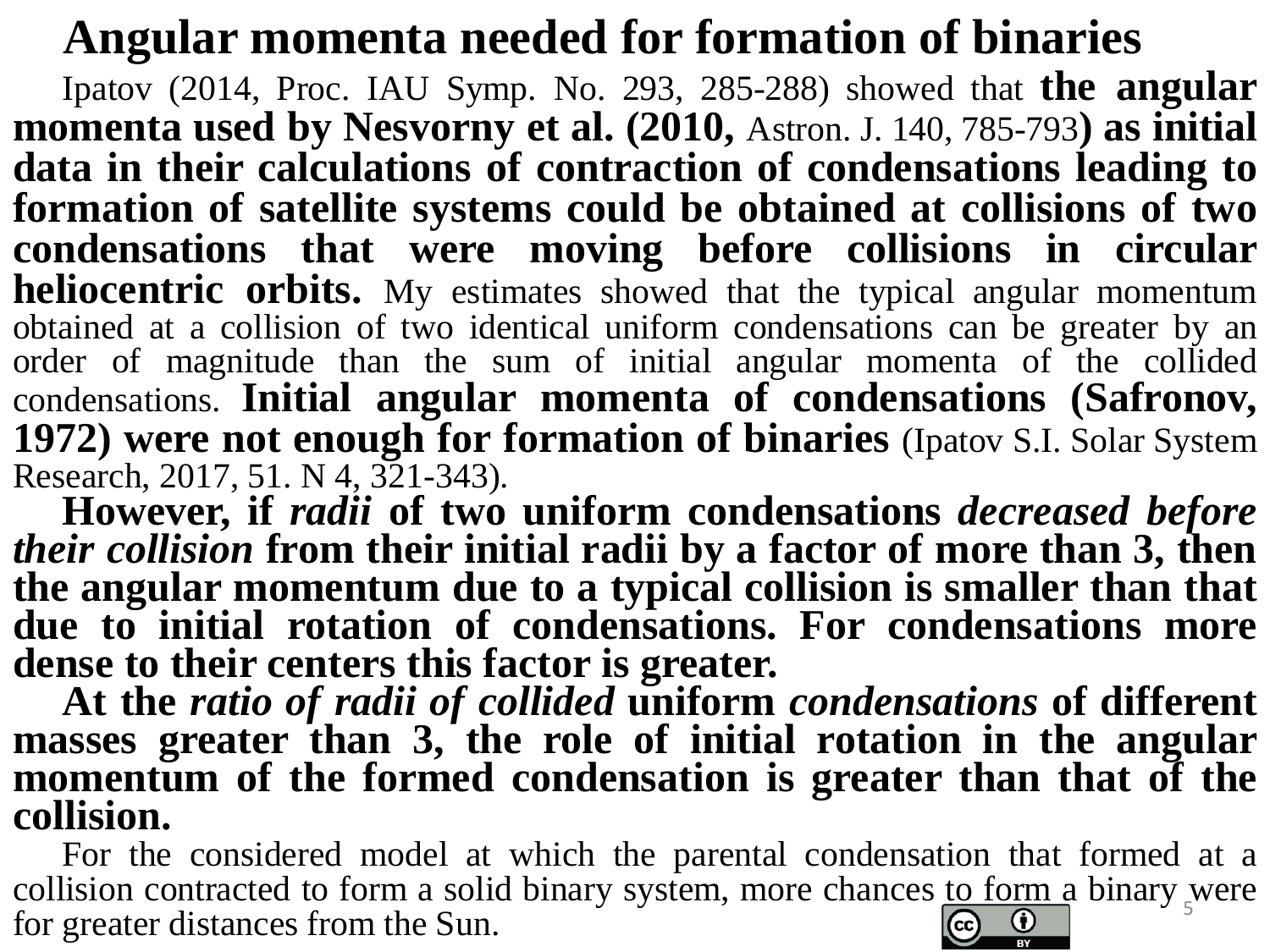#### **Growth of a condensation by accumulation of smaller objects**

• Formulas for the angular momentum were obtained in (Ipatov S.I. Solar System Research, 2017, 51. N 4, 294-314) for several models of a growth of a condensation by accumulation of smaller objects. **The parental condensation with radius close to its Hill radius that** *grew by accumulation of small objects* **could get the angular momentum at which a satellite system of a trans-Neptunian object could form.**

• **However, in the case of growth of a condensation by accumulation of smaller objects,** *the angular momentum* **of all satellite systems (e.g., binaries) formed from such condensations** *would be positive* **and perpendicular to the ecliptic. Actually about 40% of observed trans-Neptunian binaries have negative angular momentum**. **Depending on heliocentric orbits of two colliding condensations, the angular momentum at their collision can be positive or negative.**

• **Therefore in most cases the greater fraction of the angular momentum of a parental condensation that contracted to form a trans-Neptunian binary was acquired at a collision of condensations, but not by accumulation of small objects. However, some fraction of the angular momentum of parental condensations could be delivered by small objects.**

• **I suppose that the fraction of condensations collided (with a necessary angular momentum) with other condensations during their contraction can be about the initial fraction of small bodies of diameter** *d***>100 km with satellites (among all such small bodies), i.e., it can be about 0.45 in the trans-Neptunian belt.**

• In (Ipatov S.I. Solar System Research, 2017, 51. N 4, 294-314) I also consider 6 $\frac{1}{2}$ mergers of condensations and the frequency of their collisions.  $\left(\text{cc}\right)$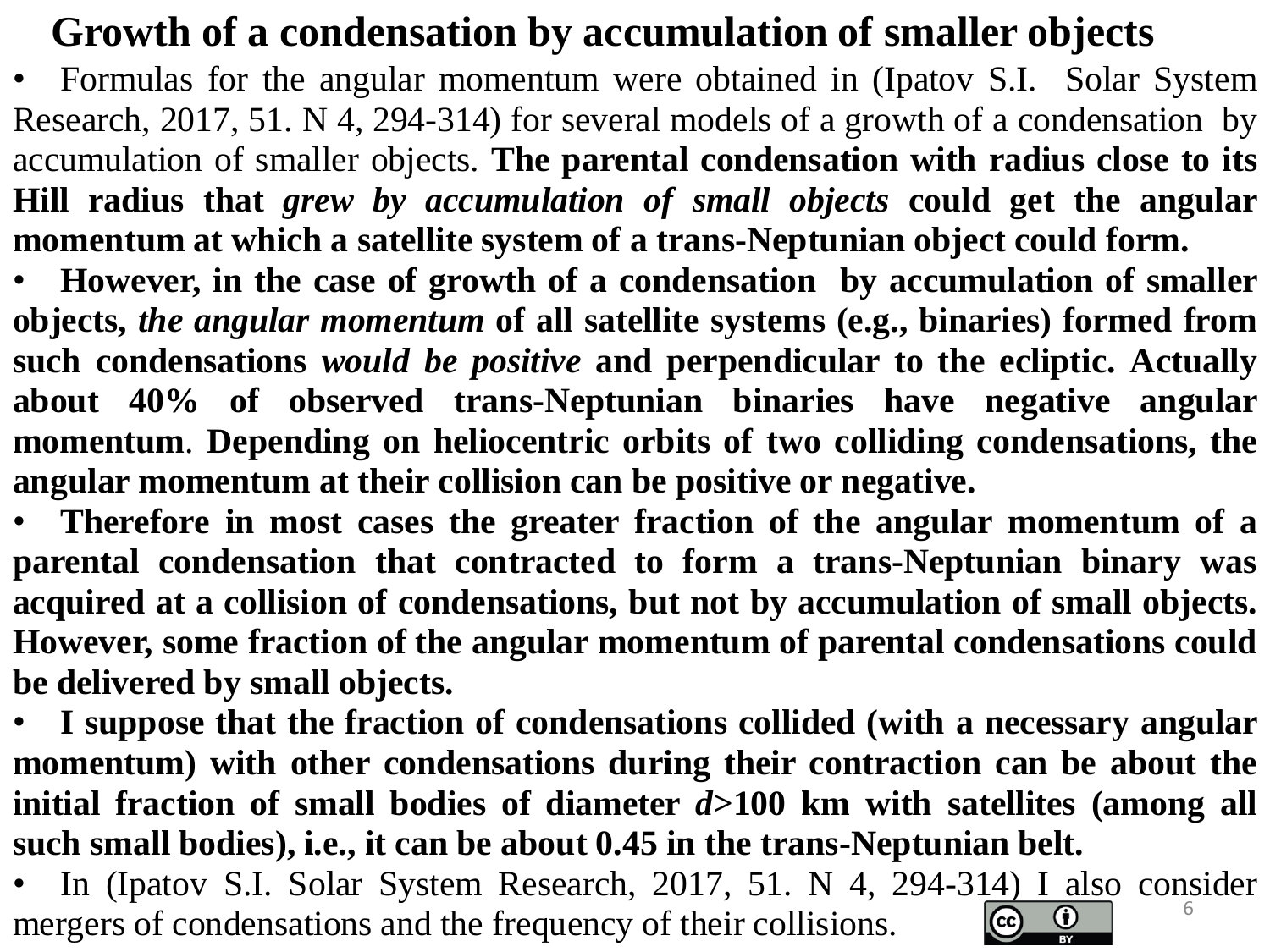#### **Origin of orbits of secondaries in discovered trans-Neptunian binaries**

**Based on the observational data** presented in http://www.johnstonsarchive.net/astro/astmoons/, **I studied** (Ipatov S.I. Solar System Research, 2017, 51, N 5, 409-416) **different interrelationships between elements of an orbit of the secondary around the primary, elements of a heliocentric orbit of the binary, and the ratio of diameters of the secondary and primary** (e.g., prograde and retrograde rotation of discovered trans-Neptunian binaries, the inclinations of orbits of secondaries at different ratios of diameters of the secondary to the primary and at different orbital elements of heliocentric orbits of binaries, the separation distances at different semi-major axes of heliocentric orbits, the eccentricities and inclinations of orbits of secondaries at different separation distances). **It was shown that all these dependences can be explained for the model of formation of binaries at the stage of rarefied condensations**. A few of figures are presented and discussed below.

The distribution of inclinations  $i<sub>s</sub>$  of orbits of secondaries in the wide range almost from 0 to 180° shows that a considerable fraction of the angular momentum of the rarefied condensations that contracted to form trans-Neptunian satellite systems was not due to initial rotation of condensations, but was acquired at collisions of condensations. Some excess of positive angular momenta compared with negative angular momenta for all binaries was, in particular, caused by the contribution of initial positive angular momenta of condensations and by accumulation of small objects. Data for objects with the eccentricity of the heliocentric orbit *e*<0.3 are marked in figures by plusses  $+$ , and those at  $e > 0.3$  are marked by  $\cdot \times$ .

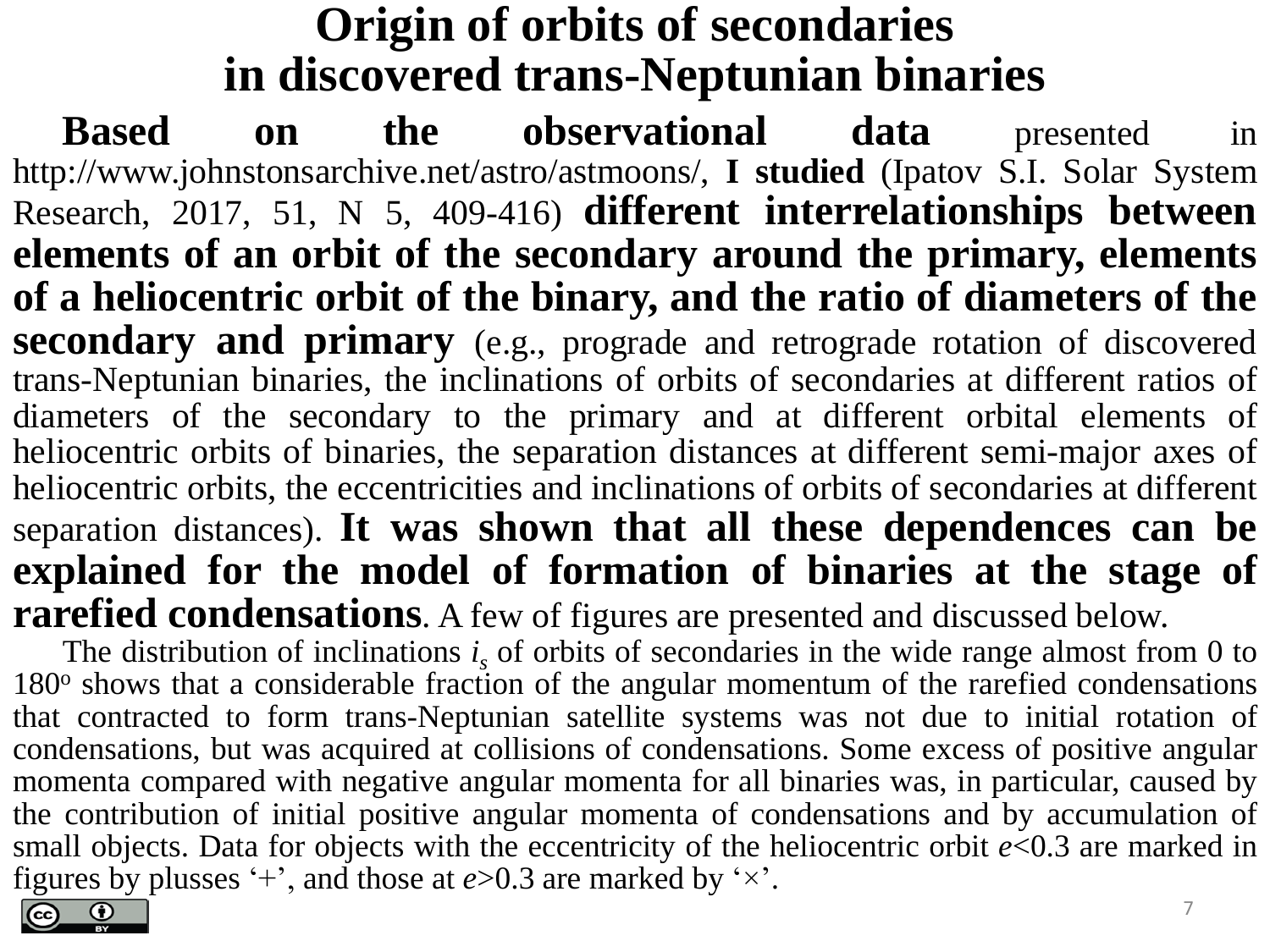#### **Inclinations of orbits of secondaries vs. separation**

The model at which a considerable fraction of angular momentum of the preplanetesimal that contracted to form a satellite system is in accordance with observations of TNO binaries. *Based on the data from* <http://www.johnstonsarchive.net/astro/astmoons/>, **I studied inclinations** *i <sup>s</sup>* **of orbits of secondaries around 32 objects moving in the trans-Neptunian belt. Note that** *i s* **is considered relative to the ecliptic** and does not depend on the axis of rotation of a primary. **The fraction of objects with**  $i_s$ **>90<sup>°</sup> is equal to** 13/32≈0.4, and it is 13/28≈0.464 for objects with eccentricity of a heliocentric orbit  $e < 0.3$ . The distribution of  $i_s$  in the wide range **almost from 0 to 180<sup>o</sup>** (Fig. 1a) **shows that a considerable fraction of the angular momentum of the rarefied condensations that contracted to form satellite TNO systems was not due to initial rotation of condensations or due to accumulation of small objects, but was acquired at collisions of condensations**. Some excess of positive angular momenta compared with negative angular momenta for all binaries was, in particular, caused by the contribution of initial positive angular momenta of RPPs.

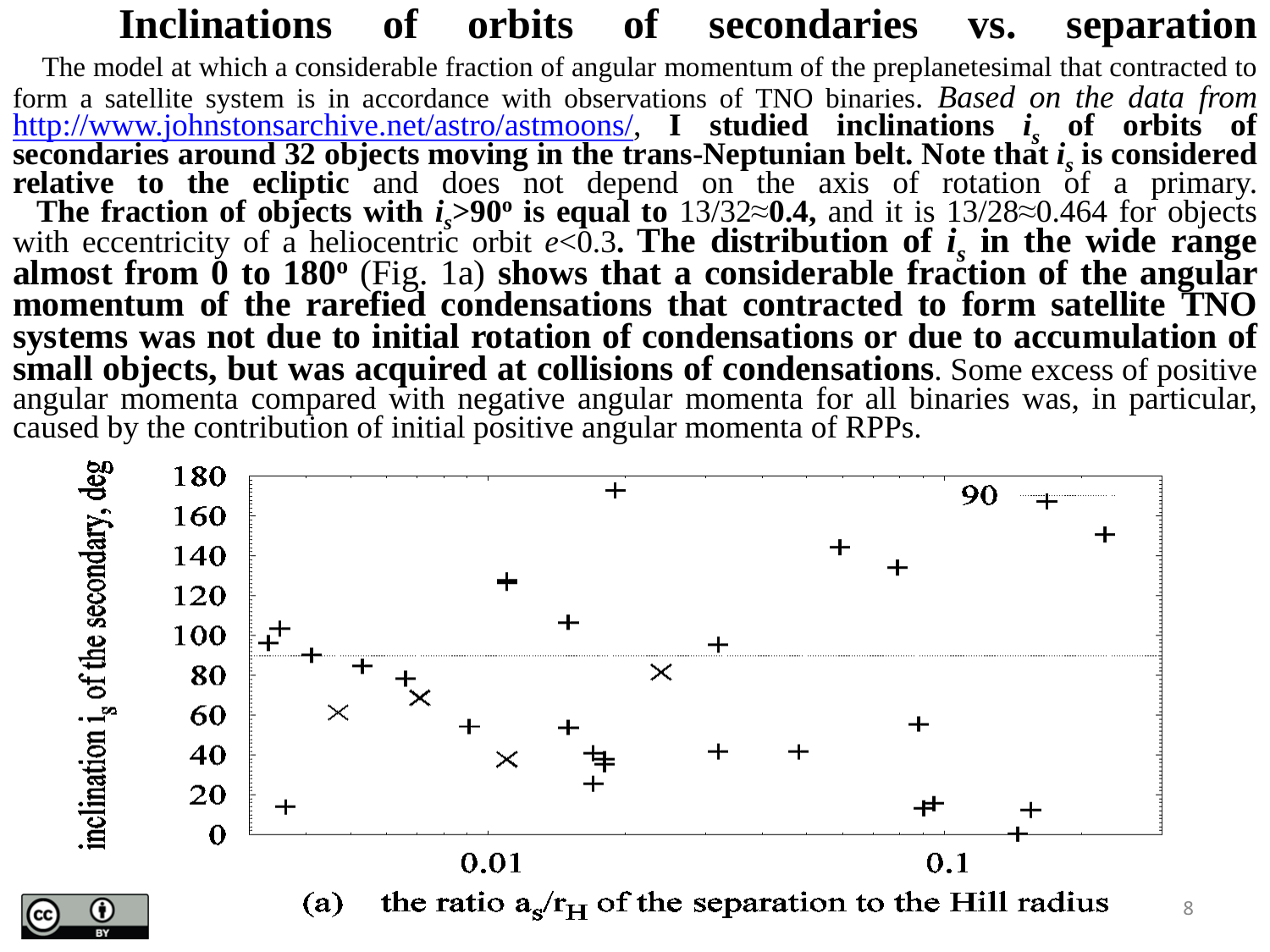#### **Inclinations** *i <sup>s</sup>* **of orbits of secondaries vs. their eccentricities**

For eccentricity of a secondary  $e_{\scriptscriptstyle S}{<}0.1,$  inclinations  $i_{\scriptscriptstyle S}$  of orbits of secondaries are **between 60<sup>°</sup> and 130<sup>°</sup>, but**  $i_s$  **can take any values for greater eccentricities**  $e_s$  **of orbits** of secondaries around objects moving in the trans-Neptunian belt. **The values of** *i s* **close to 90<sup>o</sup> could be produced in the case when two condensations that formed the parental condensation for a binary moved one above another at the collision.**  Probably, **small eccentricities of orbits of secondaries could form only at some of the collisions, when** *relative velocities were smaller* **than for typical collisions**. **At close values of semi-major axes of heliocentric orbits of collided condensations the above two necessary conditions for the inclination and the eccentricity are fulfilled.** 

E.g., velocity of a collision could be smaller than for typical collisions, and small relative velocity of a collision could lead to small eccentricity of a secondary.

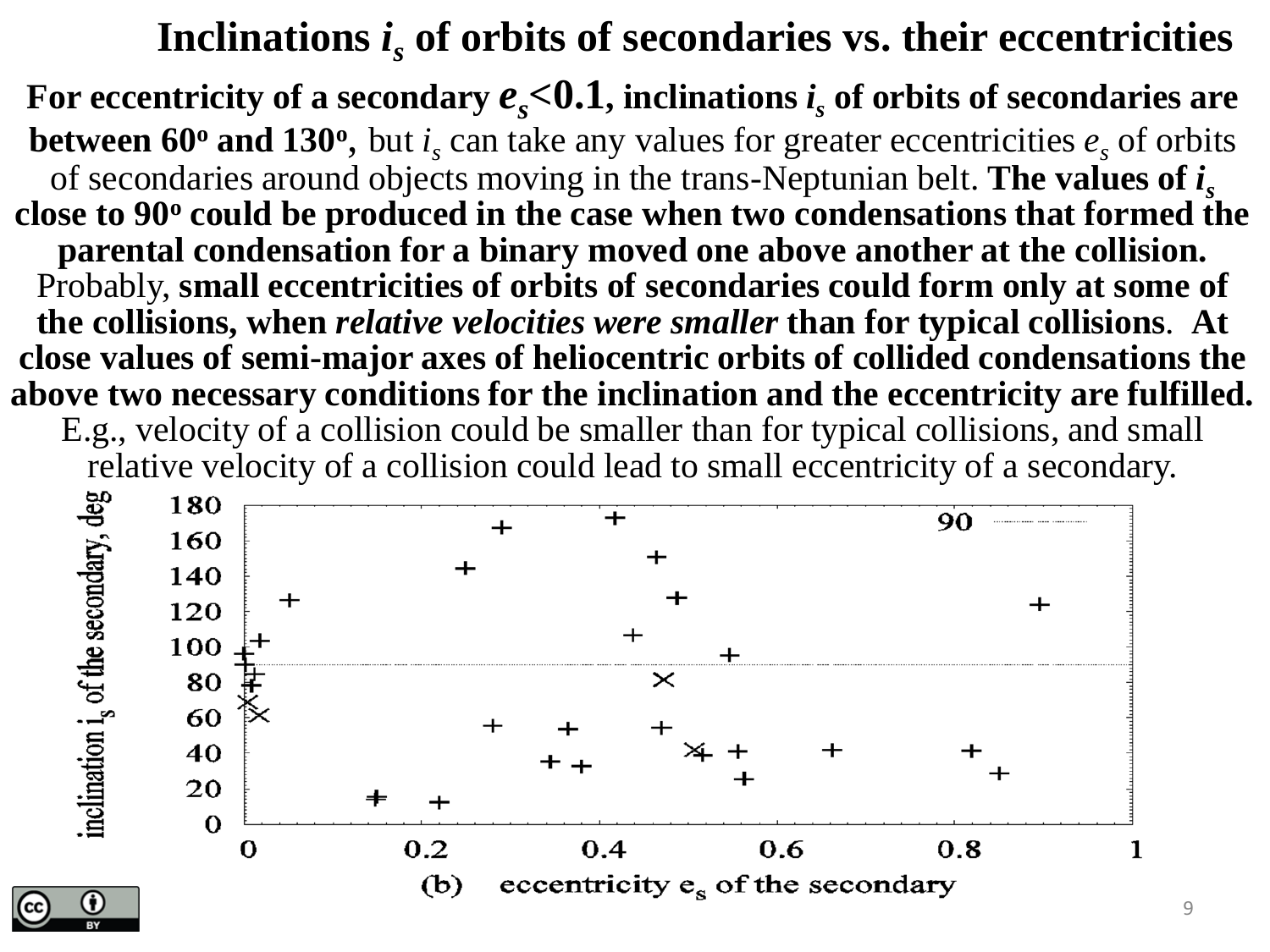#### **Inclinations of orbits of secondaries vs. the ratio of diameters**

For the ratio  $d_s/d_p$  of diameters of the secondary to the primary greater than 0.7,  $i_s$  can take any values, but there are no objects with  $130^{\circ} < i_s < 180^{\circ}$  and  $d_s/d_p < 0.7$ , and there is only one binary with  $i_s$  <50<sup>o</sup> and  $d_s/d_p$  <0.5 (Fig. 1c). The absence of binaries with  $i_s$  >130<sup>o</sup> at  $d_s/d_p$  <0.7 may be **caused by that the contribution of positive angular momentum of condensations caused by initial rotation or collisions with small objects to the final angular momentum of the parental condensation** that contacted to form the considered binary **was greater** (and the angular momentum acquired at the collision that produced the RPP was smaller) at  $d_x/d_y < 0.7$ than at  $d_x/d_y > 0.7$ . The smaller contribution of the angular momentum acquired at the collision to the total momentum at smaller ratio  $d_x/d_p$  could be caused by that **in this case the masses of collided condensations differed more than at greater**   $d_s/d_p$ . The fraction of binaries with  $d_s/d_p$ >0.7 is 20/32≈0.625**.** *A considerable (about 0.8) fraction of binaries with*  $d_s/d_p$  > 0.7 was also obtained in the computer models considered by Nesvorny et al. (2010).

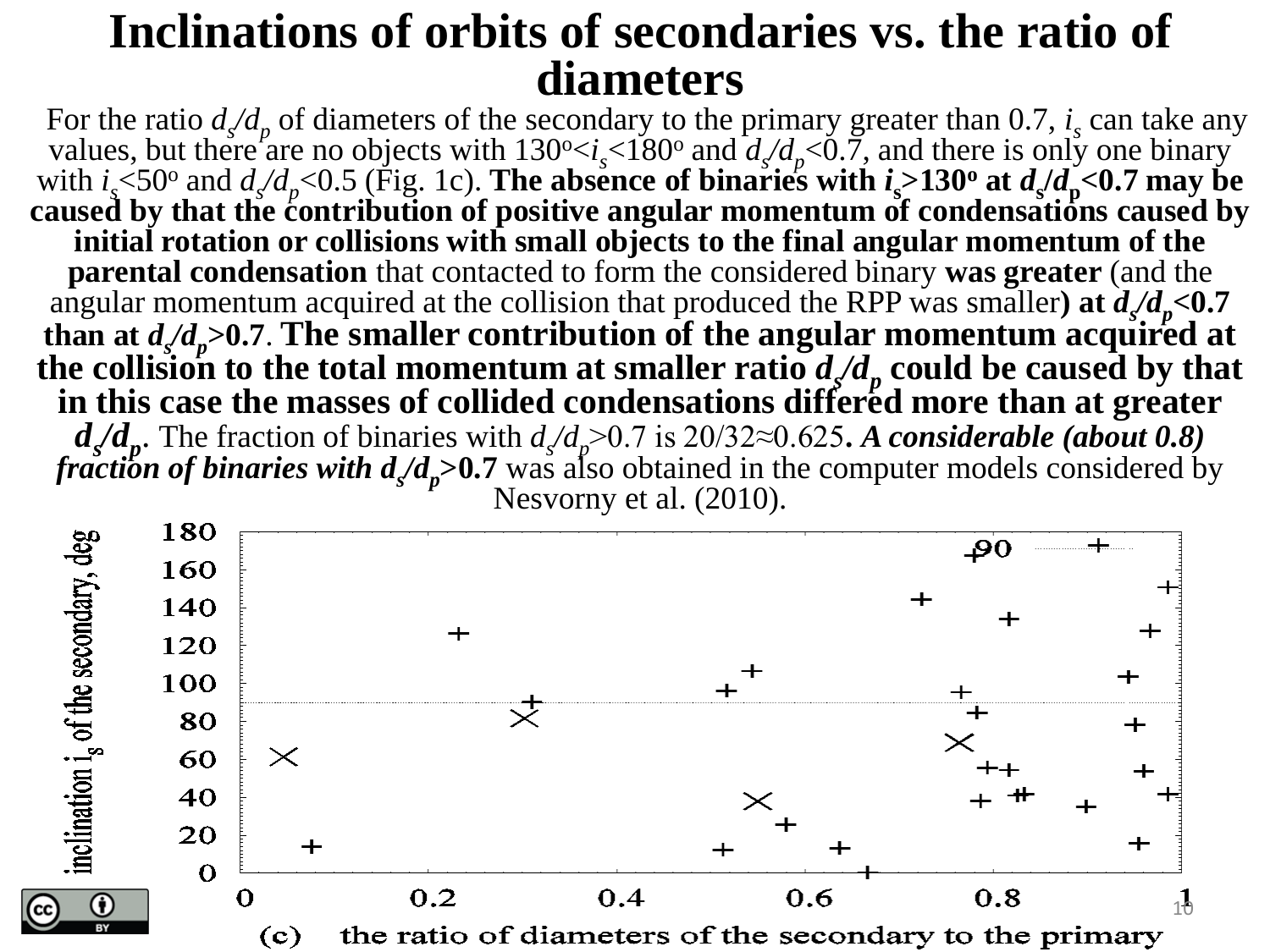#### **Inclinations of orbits of secondaries vs. the semimajor axis of a heliocentric orbit**

In Fig. 1d at  $38 < a < 44$  AU one can see that the **maximum values of**  $i_s$  **are greater for greater values of a semi-major axis** *a* **of a heliocentric orbit** of an object. The values of *i s* exceed 134<sup>o</sup> only at 44<*a*<46 AU, and *i <sup>s</sup>*<110<sup>o</sup> at 38<*a*<40 AU. Initial semi-major axes of objects with *e*>0.3, probably, were less than 38 AU. **Greater maximum values**  of  $\bm{i}_s$  at greater  $\bm{a}$  can be caused by that the maximum values of the contribution of **the angular momentum at a collision of two condensations to the final angular momentum of the formed condensation were greater for some reasons** (i.e., the role of initial positive angular momentum of condensations was greater) **at greater** *a*. Data for objects with the eccentricity of the heliocentric orbit *e*<0.3 are marked by plusses '+', and those at *e*>0.3 are marked by '×'.

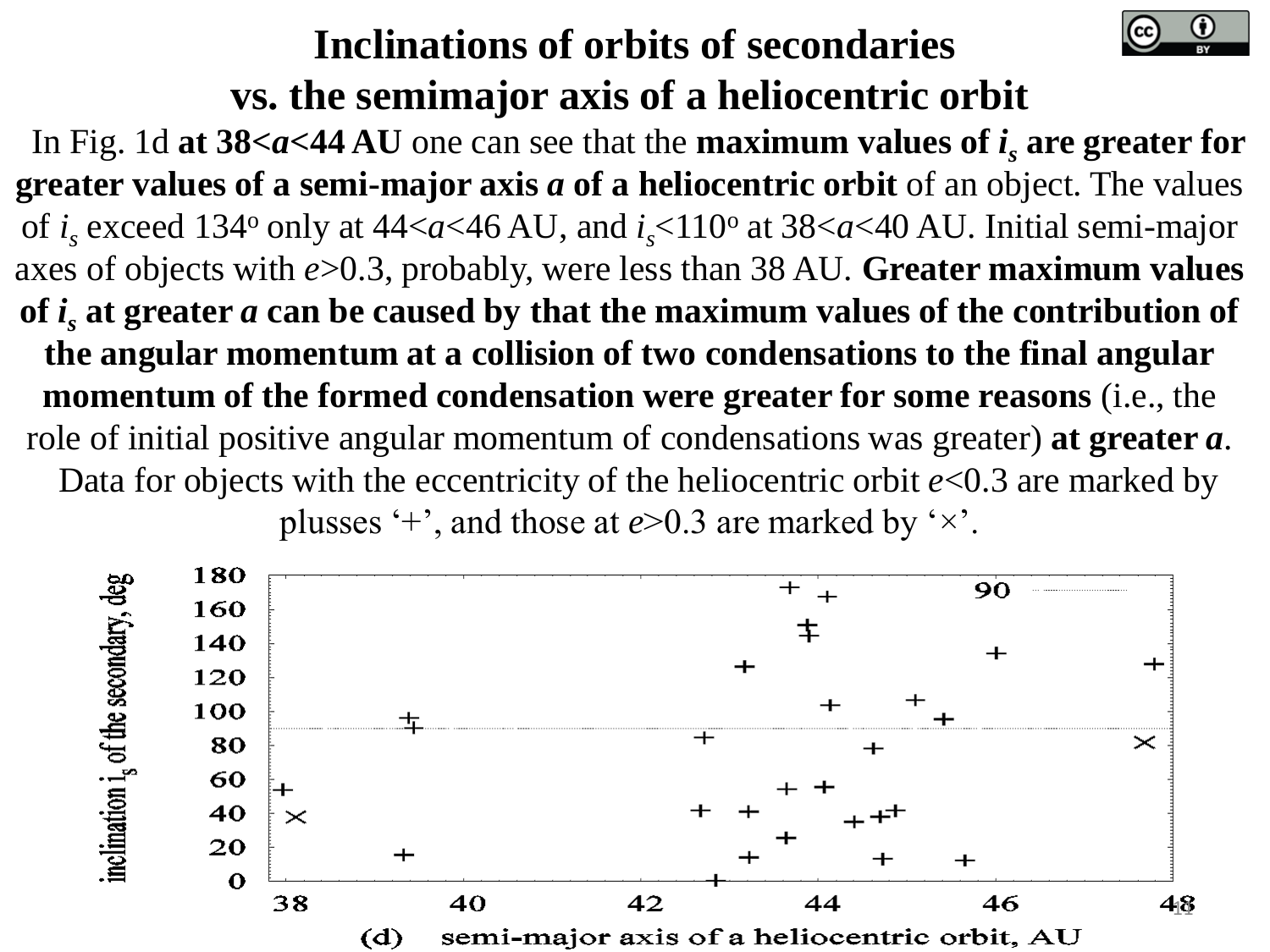#### **Inclination of a secondary vs. inclination of a heliocentric orbit**

At inclination of a heliocentric orbit *i*>13<sup>°</sup> the values of inclination of a secondary *i <sup>s</sup>* **are in some region around 90<sup>o</sup> (61<sup>o</sup>≤***i s***≤126<sup>o</sup>** , Fig. 1f) **and** *e***≥0.219**; in particular,  $68^{\circ} < i_s$  < 110° at 13°  *< 24°. May be the condensations that formed the parental* **condensations for binaries with** *i***>13<sup>o</sup> moved farther from the middle disk plane than the condensations that formed parental condensations for other binaries, i.e. they could move one above another, that caused the inclinations of secondaries close to 90<sup>o</sup>** . Data for objects with the eccentricity of the heliocentric orbit *e*<0.3 are marked by plusses '+', and those at *e*>0.3 are marked by '×'.



12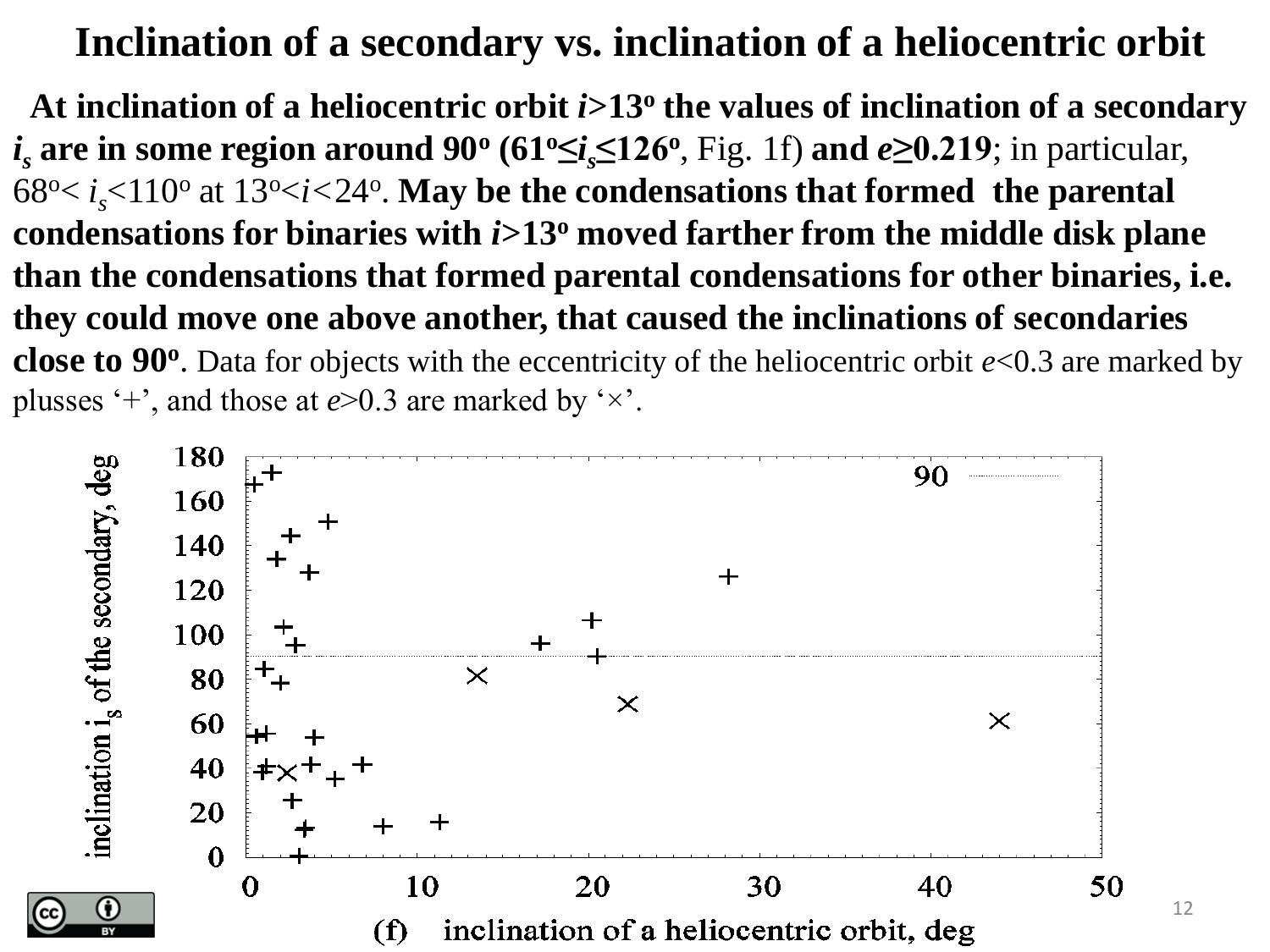#### **Inclination of a secondary vs. eccentricity of a heliocentric orbit**

**The maximum value of** *i s* **typically is smaller at greater eccentricity** *e* **of a heliocentric orbit of a binary**. It is close to 180**<sup>o</sup>** at *e*<0.1, is about 128**<sup>o</sup>** at *e*≈0.2, and is less than 90**<sup>o</sup>** at *e*>0.37. **The trans-Neptunian objects with** *e***>0.3 could form** [Ipatov S.I. Earth, Moon, & Planets, 1987, 39, 101-128] **closer to the Sun, where for some reasons the role of initial positive rotation and/or the role of small objects in the final angular momentum could be greater than at greater distances** *a* **from the Sun**, and the ratio of sizes of collided condensations to *a* could be greater than at greater *a*.

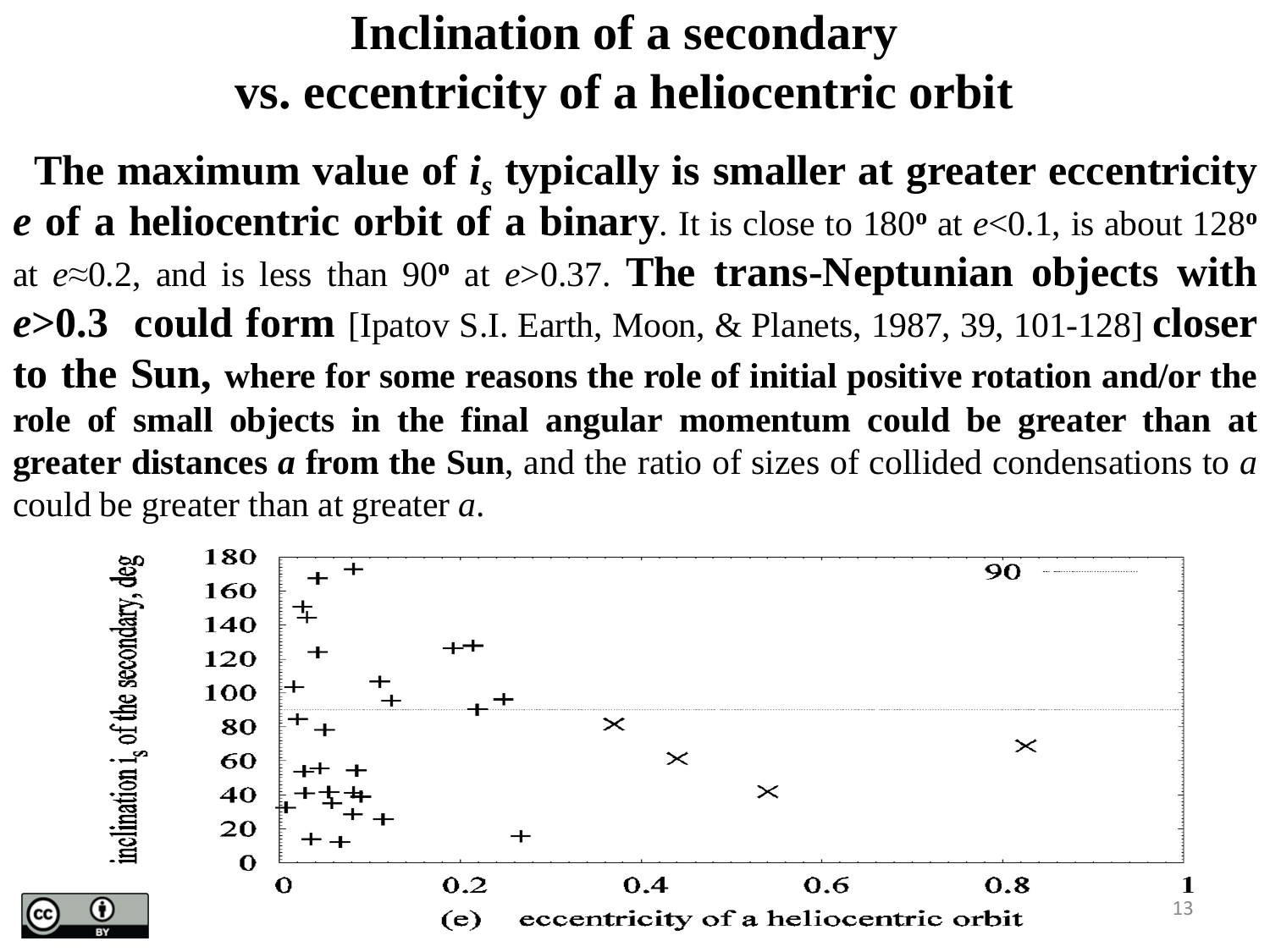### **Eccentricity of the secondary vs. separation**

**The greater maximum values of eccentricity** *e<sup>s</sup>* **of the secondary at** greater values of the ratio  $a_{s}/r_{H}$  of the separation to the Hill radius **are in accordance with the formation of satellites from a disc of material** (e.g. if the disc has formed as a result of contraction of a rarefied condensation). Formation of satellites of planets from a disc is a popular model. Orbits of satellites of planets are also almost circular for small distances from planets, and can be eccentric for greater distances. So there could be similar mechanisms of formation of satellites of large planets and trans-Neptunian objects.



the ratio  $a_s/r_H$  of the separation  $a_s$  to the Hill radius  $r_H$ 

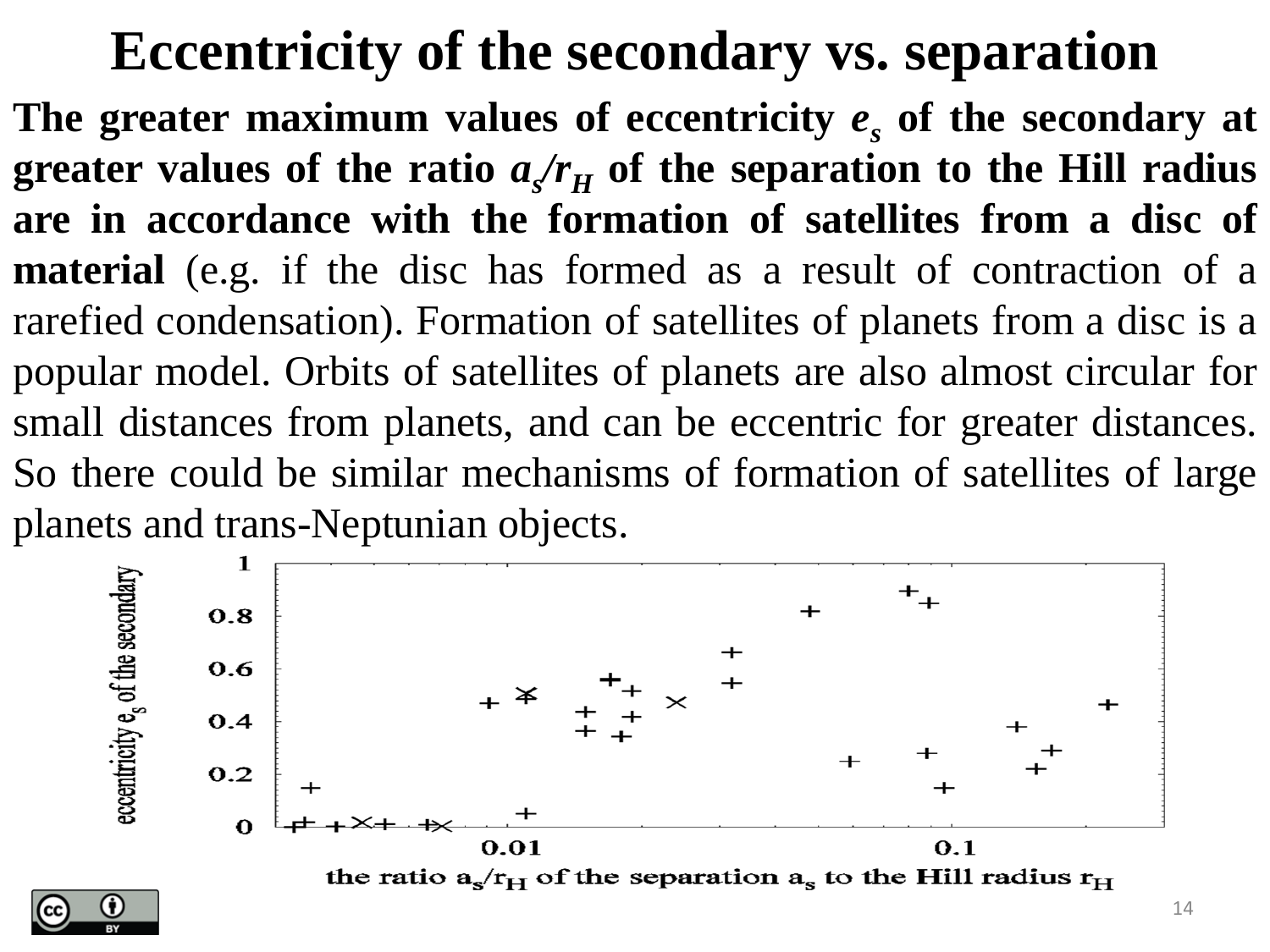## **Formation of the Moon**



- • **I suppose that formation of the Earth-Moon system could be similar to the formation of trans-Neptunian binaries, discussed above.**
- • **The embryos of the Earth and the Moon could form as a result of contraction of the same parental rarefied condensation. A considerable fraction of the angular momentum of such condensation could be acquired at a collision of two rarefied condensation.**
- • **The solid Moon embryo could get more material ejected from the solid Earth embryo than the material that fell directly on the Moon embryo.**
- • **Such model of the formation of the Earth-Moon system was discussed in the Poster P125.**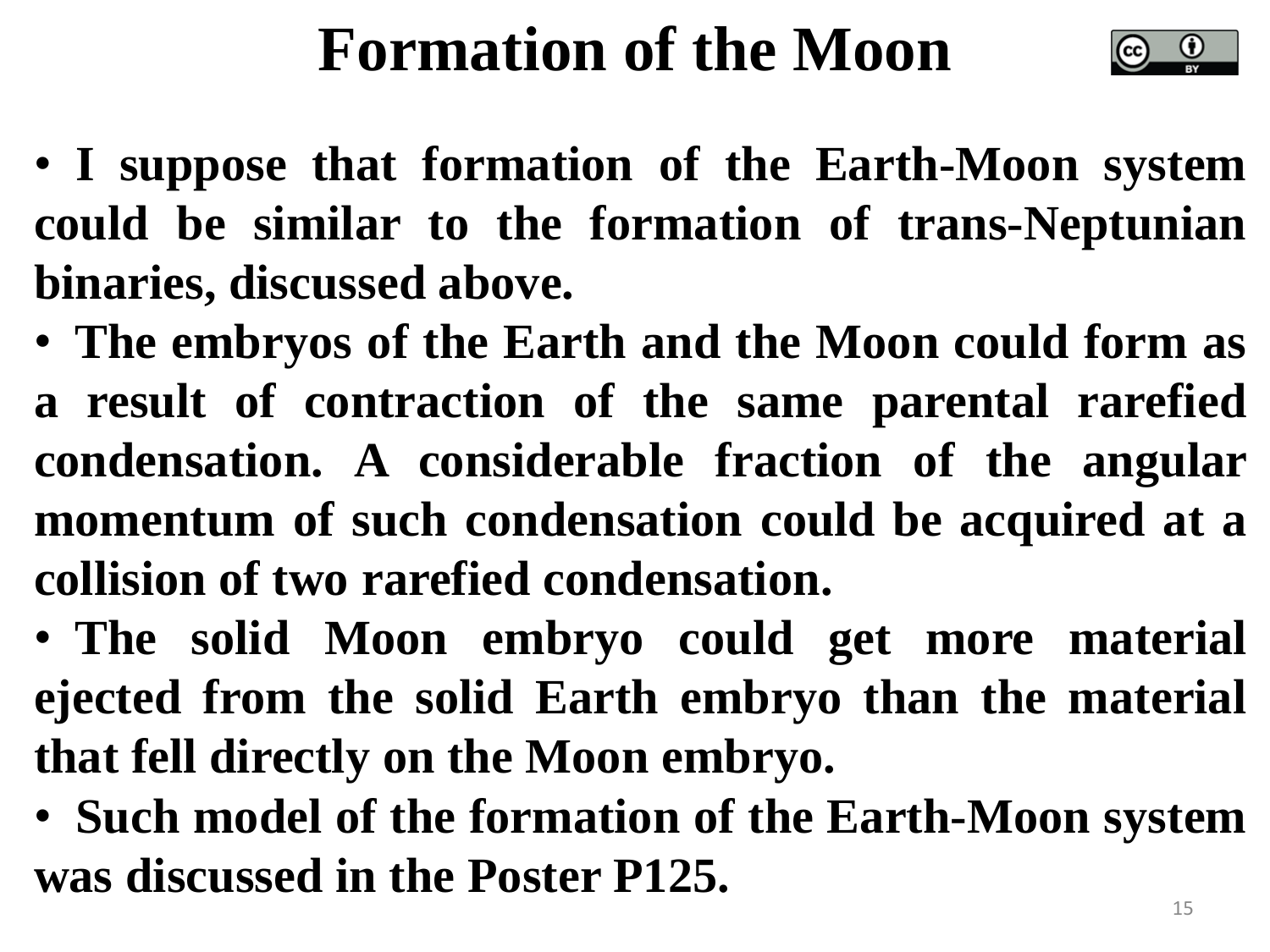## **Conclusions**



Trans-Neptunian objects, including those with satellites, could form as a result of contraction of rarefied preplanetesimals.

The angular velocities used by Nesvorny et al. (AJ, 2010, 140, 785-793) as initial data for simulations of contraction of rarefied preplanetesimals are compared with the angular velocities obtained at a collision of two such preplanetesimals moving in circular orbits. The comparison showed that **the angular momenta of rarefied preplanetesimals needed for formation of trans-Neptunian binaries can be acquired at collisions of preplanetesimals.**

 The initial fraction of small bodies with *d*>100 km having satellites can be about or a little greater than the fraction of rarefied preplanetesimals collided with other preplanetesimals of similar masses in the forming region of the small bodies. Such fraction can be about 0.45 for classical trans-Neptunian objects.

#### **The model of formation of a TNO binary at a collision of two preplanetesimals is in accordance with various observations of TNO binaries, e.g. with that about 40% of discovered binaries in the trans-Neptunian belt have negative angular momentum.**

 The work was supported in part by the grant of Russian Foundation for Basic Research № 17-02-00507 A and by the Program of the Fundamental Studies of the Presidium  $q_6^2$  the Russian Academy of Sciences N 7.